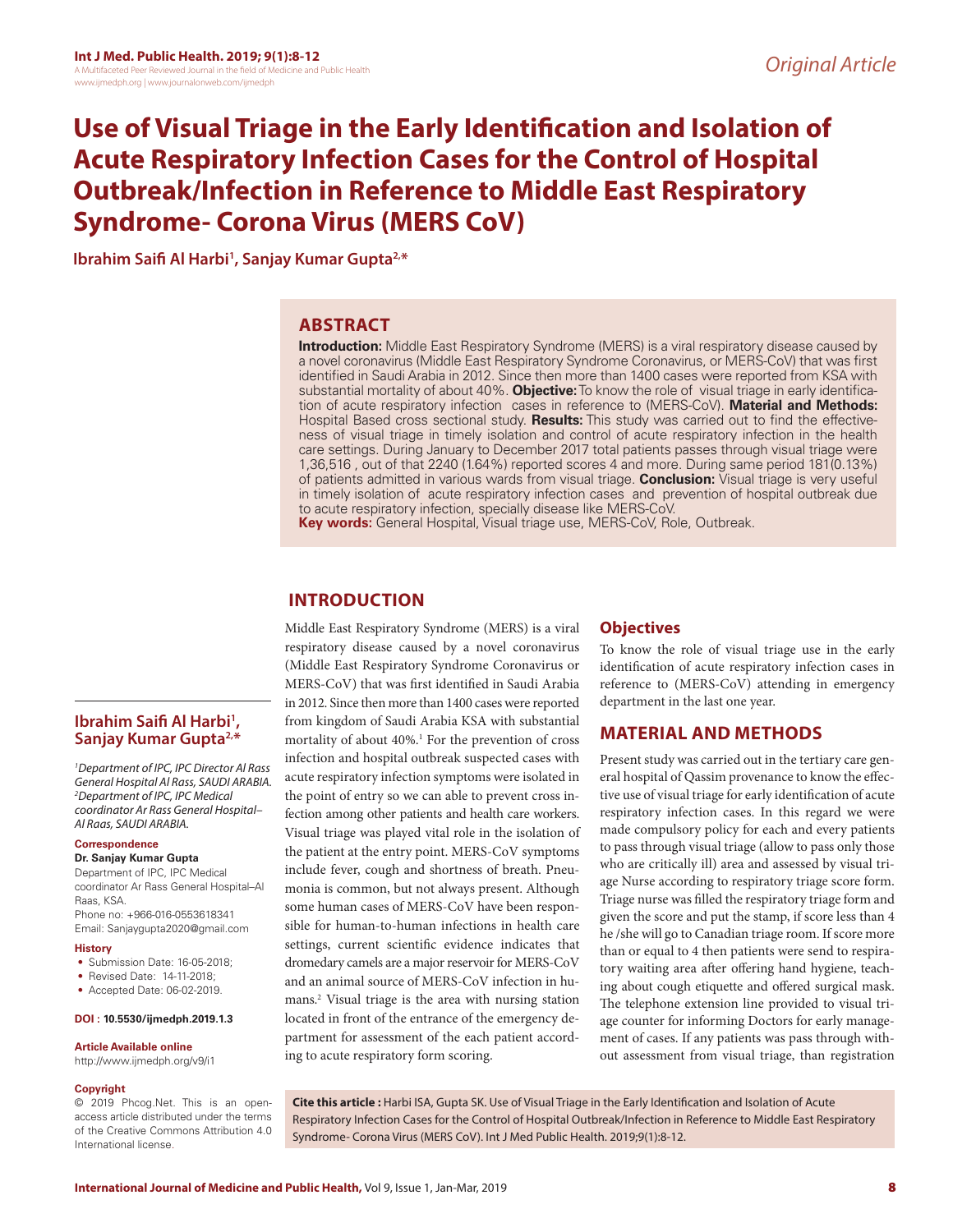staff and doctor will not entertain this patients and send him back to visual triage area for assessment, in other words no patients would be seen or entertain by registration staff/ doctor without respiratory score form for MERS-CoV with stamp.

#### Case definition and surveillance guidance

#### **A. Suspected case (patients who should be tested for MERS-CoV)1,3**

a. Adults ( $> 14$  years)\*

I. Acute respiratory illness with clinical and/or radiological, evidence of pulmonary parenchymal disease (pneumonia or Acute Respiratory Distress Syndrome).4

II. A hospitalized patient with healthcare associated pneumonia based on clinical and radiological evidence.

III. Upper or lower respiratory illness within 2 weeks after exposure to a confirmed or probable case of MERS-CoV infection.<sup>2,5</sup>

IV. Unexplained acute febrile (≥38°C) illness and body aches, headache, diarrhea or nausea/vomiting, with or without respiratory symptoms and leucopenia (WBC<3.5x109/L) and thrombocytopenia (platelets<150x109/L).6

V. Unexplained febrile illness with recent (14 days) exposure to camels or camel products 1.

VI. History of contact with camels or camel products in the 14 days prior to onset of symptoms

b. Pediatrics ( $\leq 14$  years)<sup>7</sup>

I. Meets the above case definitions and has at least one of the following:

a. History of exposure to a confirmed or suspected MERS in the 14 days prior to onset of symptoms

b. History of contact with camels or camel products in the 14 days prior to onset of symptoms

II. Unexplained severe pneumonia

\* Patients with chronic kidney disease and those with heart failure could present atypically and high index of suspicion is required

**B. Probable case:** A probable case is a patient in category I or II above (Adults and pediatrics) with inconclusive laboratory results for MERS-CoV and other possible pathogens who is a close contact<sup>5</sup> of a laboratory-confirmed MERS-CoV case or who works in a hospital where MERS-CoV cases are cared for or had recent contact with camels or camel's products.

**C. Confirmed case:** A confirmed case is a suspected case with laboratory confirmation of MERS-CoV infection.6

All patients attending emergency room (except those with immediately life-threatening conditions) were triaged at the entrance using predefined scoring. Identified ARI patients should be asked to perform hand hygiene and wear a surgical mask. They isolated and evaluated immediately in an area separate from other patients. We develop dedicated waiting area for the ARI patients with spatial separation of at least 1.2 meter between each ARI patient and others. Post visual alerts (in appropriate languages) at the entrance of healthcare facilities (e.g., emergency rooms). Messages in the visual alerts include the following:

1) Cover your mouth and nose with a tissue when coughing or sneezing.

- 2) Dispose of the tissue in the nearest waste receptacle immediately after use.
- 3) Perform hand hygiene (e.g., hand washing with non-antimicrobial soap and water, alcohol-based hand sanitizer, or antiseptic hand wash) after having contact with respiratory secretions and contaminated objects or materials.
- 4) Prevent overcrowding in clinical areas to reduce the risk of transmission between patients and to staff.

Sample of visual triage form used for assessment and scoring at visual triage station. (It represented Appendix given 1).

Nursing station nurse was asked the question to the patient according to acute respiratory checklist so if any patient having fever she will give score of 2 and he/she also having cough she again give score 2 and also having history of chronic renal failure than she will give score 1 now the total score for this patient was 5 it means he/she was needed to isolate in isolation room. For further assessment Doctor will assess all these patients in the respiratory isolation room for MERS-CoV/H1N1. If doctors feel patient is stable, he/she not required for further investigation than he will discharge the patients from ER department after treatment, if he feel patients required further managements, he will admit the patient and send to concerned department.

#### **RESULTS**

This study was carried out to find the effectiveness of visual triage in timely isolation and control of acute respiratory infection in the health care settings. Table 1 showed that during January to December 2017 total patients passes through visual triage were 1,36,516, out of that 2240 (1.64%) case were able to find out with scores of 4 and more. It means because of visual triage we were able to isolated acute respiratory infection suspected cases for the H1N1/MERS-CoV around 2240 cases, by that way we also able to prevent perceived outbreak in the hospital. During same period because of visual triage we were admitted 181 (0.13%) of patients in various wards from visual triage. If we compare the patients passing through before visual triage significant number of cases we were missed for the isolation had score scores 4 and more. If we look for admission of suspected cases in various wards from visual triage also significantly increased in comparison to before visual triage scenario.

Graph 1 showed regarding cases passed through visual triage on monthly basis and Graph 2 depicted out of total cases passed monthly how many reported score 4 and more.

Graph 3 showed about admission from visual triage every month in various wards.

Graph 4 showed Total sample tested for H1N1 and MERS-CoV in whole year were 181, out of that 24 (13.25%) came positive for influenza (H1N1=22 and Influenza B=2) and no case reported positive for MERS- $CoV$ 

#### **Table 1: Distribution of visual triage cases according to total number of cases passes through, score 4 and more and admitted in various wards in year 2017.**

| <b>Serial</b><br><b>Number</b> | <b>Category</b>                                                                                         | <b>Number</b> | <b>Percentages</b> |
|--------------------------------|---------------------------------------------------------------------------------------------------------|---------------|--------------------|
| $\mathbf{1}$                   | Total number of cases passes<br>through visual triage (138298) in<br>2017                               | 1,36,916      | 99%                |
| $\overline{2}$                 | Number of cases scored 4 and more<br>from visual triage out of total cases<br>passes (N=136916) in 2017 | 2240          | 1.64%              |
| 3                              | Number of cases admitted in wards<br>from visual triage out of total cases<br>$(N=136916)$ in 2017      | 181           | 0.13%              |
| 4                              | Number of cases admitted in wards<br>from visual triage out of score 4 and<br>more (N=2240) in 2017     | 181           | 8%                 |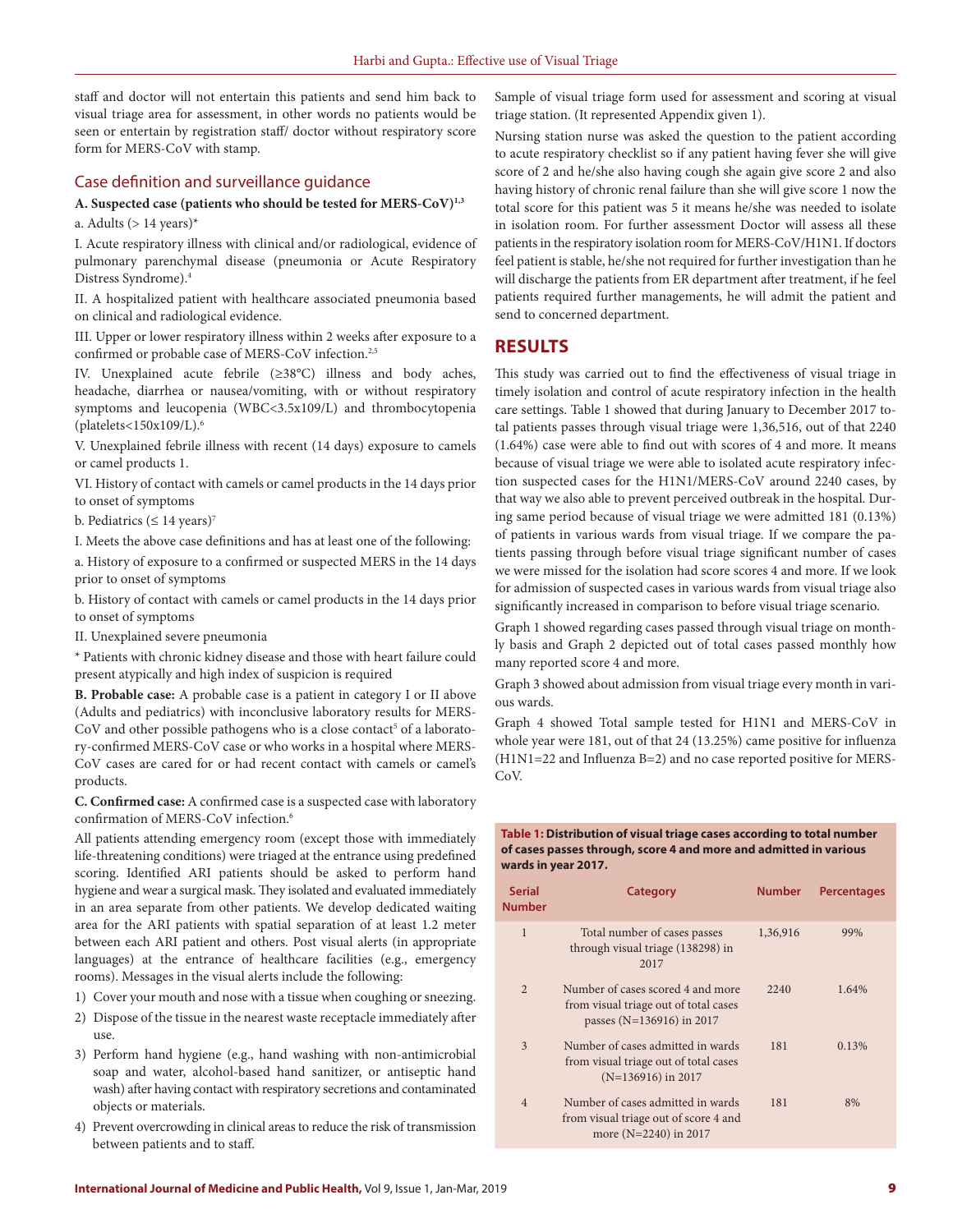

**January to December -2017.** 

**Graph 1:** Number of Patients Monthly Passes through visual triage From Month of January to December -2017.



**Graph 2:** Number of cases score 4 or more Monthly from visual triage area and isolated (Jan-Dec) in 2017.



**Graph 3:** Number of Suspected/Probable Cases of MERS-CoV, Admitted in Pediatric, MMW, FMW, MSW and ICU from months of January to December 2017 from ER Visual Triage (Out of 4 or more Score).



**Graph 4:** Monthly status of Number of H1N1 cases reported positive in 2017 (Jan-Dec).

## **DISCUSSION**

No study we were able to find regarding usefulness of the visual triage for the early detection of the acute respiratory infection cases in reference to H1N1/MERS CoV, majority of study focused on the importance of visual triage in the hospital, site and area, role and patient flow. The Guidelines published by Traiq A Madani regarding infection prevention and control of MERS CoV infection they also mentioned the role of visual triage for early identification acute respiratory infection cases and also mentioned the importance of visual triage in the hospital outbreak control.7 Guidelines provided by WHO regarding prevention and control of coronavirus in health care settings they also mention role of visual triage in early detection of acute respiratory infection cases and control of outbreak in the hospital.<sup>8</sup> CDC also develop interim guidelines for the prevention and control of MERS CoV in the health care setting they also mentioned the importance of the visual triage in early identification of the acute respiratory infection cases and prevention of hospital outbreak, visual triage play very crucial role for prevention and control of MERS CoV/H1N1 among health care professionals.<sup>9</sup> The article published in The Lancet about MERS CoV definition and management they also reported the role of visual triage in control of acute respiratory infection case by offering hand hygiene, cough etiquette, surgical mask and isolation of the patient according to acute respiratory checklist score, if score 4 and more isolation of the patients.<sup>10</sup>

## **CONCLUSION**

Visual triage is very useful in timely detection, isolation of acute respiratory infection cases and prevention of cross infection and also helpful in the prevention of hospital outbreak due to acute respiratory infection, specially disease like H1N1/MERS-CoV.

## **ACKNOWLEDGEMENT**

We are very thankful to emergency department for helping in data collection in this research.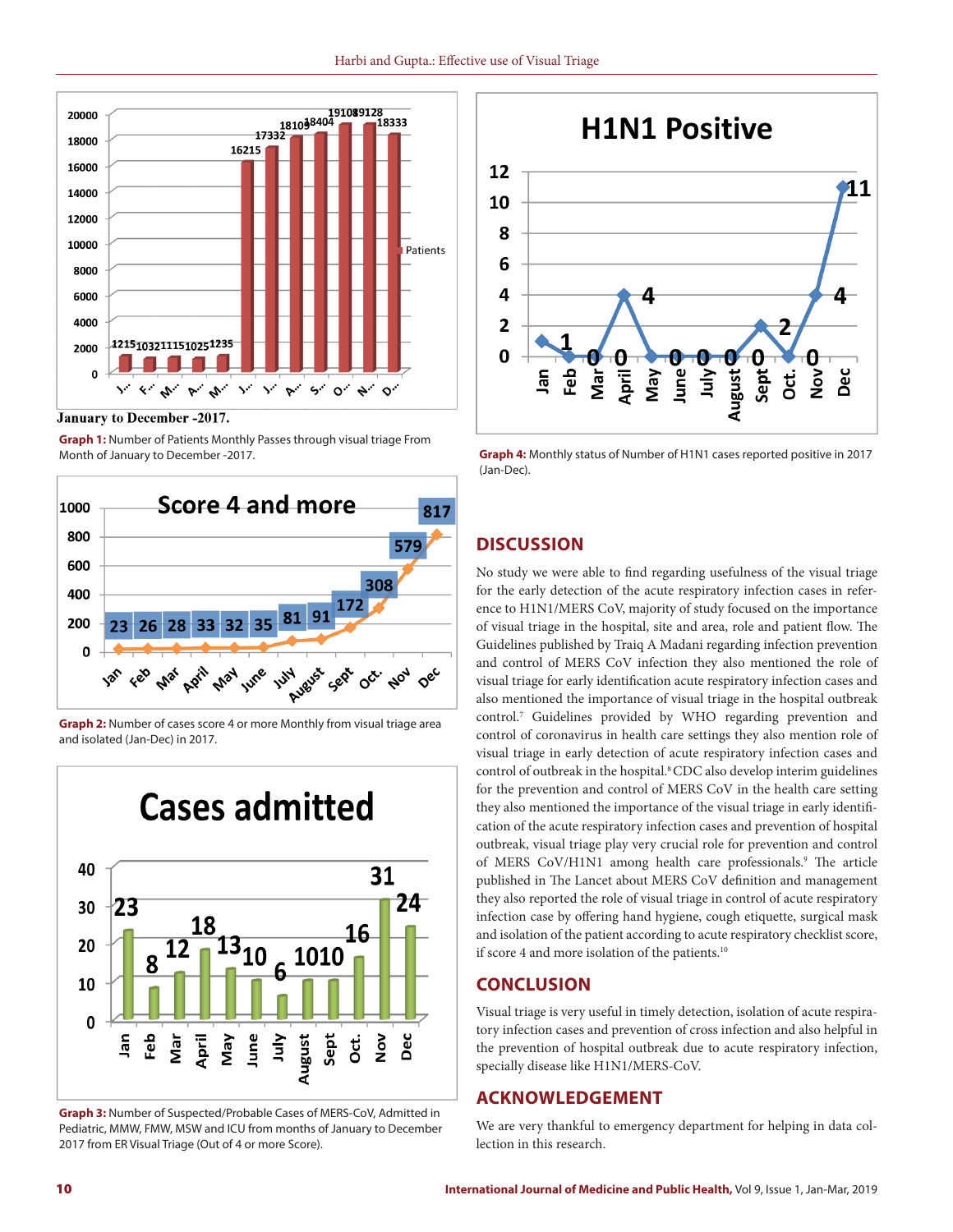### **CONFLICT OF INTEREST**

The authors declare that there is no conflict of interest.

### **ABBREVIATIONS**

**MERS CoV:** Middle East Respiratory Syndrome Corona Virus; **WHO :**  World Health Organization; **CDC:** Centre for Disease Control and Prevention.

### **SUMMARY**

The visual triage was very useful for timely detection of acute respiratory infection cases and their isolation, in this way we were able to prevent hospital outbreak. Number of cases significantly were increases in winter season from the month of October to December, majority of cases admitted in medical wards from visual triage.

#### **REFERENCES**

1. Interim Guidelines for Collecting, Handling and Testing Clinical Specimens from Patients Under Investigation (PUIs) for Middle East Respiratory Syndrome Coronavirus (MERS-CoV) – Version 2. Centers for Disease Control and prevention (CDC). 2014.

- 2. Biosafety in Microbiological and Biomedical Laboratories (BMBL) 5<sup>th</sup> Edition. 2009. Centers for Disease Control and prevention (CDC).
- 3. Laboratory testing for novel coronavirus: Interim recommendations. World Health Organization (WHO). 2012.
- 4. Interim Laboratory Biosafety Guidelines for Handling and Processing Specimens Associated with Middle East Respiratory Syndrome Coronavirus (MERS-CoV). Centers for Disease Control and prevention (CDC).
- 5. Laboratory bio risk management for laboratories handling human specimens suspected or confirmed to contain novel coronavirus: Interim recommendations. World Health Organization (WHO). 2017;53.
- 6. Laboratory Biosafety Manual 3rd Edition. World Health Organization. 2004.
- 7. Tariq AM, Abdulhakeem OA, Alraddadi BM. Infection prevention and control guidelines for patients with Middle East Respiratory Syndrome Coronavirus (MERS-CoV) infection. Saudi Med J. 2014;35(8):861-64.
- 8. World Health Organization. Infection prevention and control during health care for probable or confirmed cases of novel coronavirus (nCoV) infection. Interim Guidance. [Updated 2013 May 6].
- 9. Centers for Disease Control and Prevention. Interim Infection Prevention and Control Recommendations for Hospitalized Patients with Middle East Respiratory Syndrome Coronavirus (MERS-CoV). [Updated 2014 May 14].
- 10. Madani TA. New case definition and management algorithm for patients infected with MERS-Coronavirus in Saudi Arabia Lan.

**Cite this article :** Harbi ISA, Gupta SK. Use of Visual Triage in the Early Identification and Isolation of Acute Respiratory Infection Cases for the Control of Hospital Outbreak/Infection in Reference to Middle East Respiratory Syndrome- Corona Virus (MERS CoV). Int J Med Public Health. 2019;9(1):8-12.